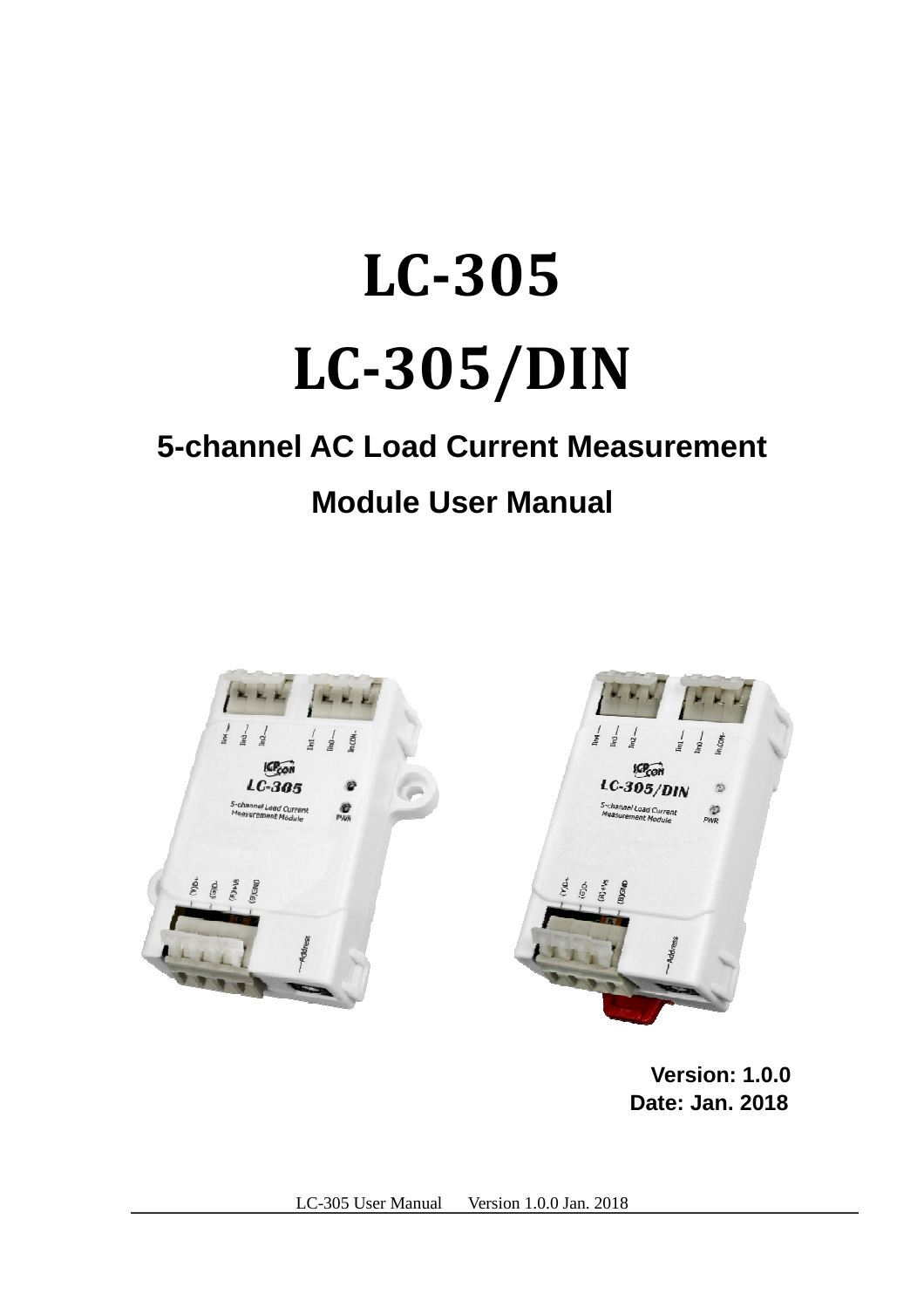#### **Warranty**

All products manufactured by ICP DAS are warranted against defective materials for a period of one year from the date of delivery to the original purchaser.

### **Warning**

ICPDAS assumes no liability for damages consequent to the use of this product. ICP DAS reserves the right to change this manual at any time without notice. The information furnished by ICP DAS is believed to be accurate and reliable. However, no responsibility is assumed by ICP DAS for its use, not for any infringements of patents or other rights of third parties resulting from its use.

## **Copyright**

Copyright© 2015 ICP DAS. All rights reserved.

### **Contact Us**

If you have any questions, please feel free to contact us via email at: Service@icpdas.com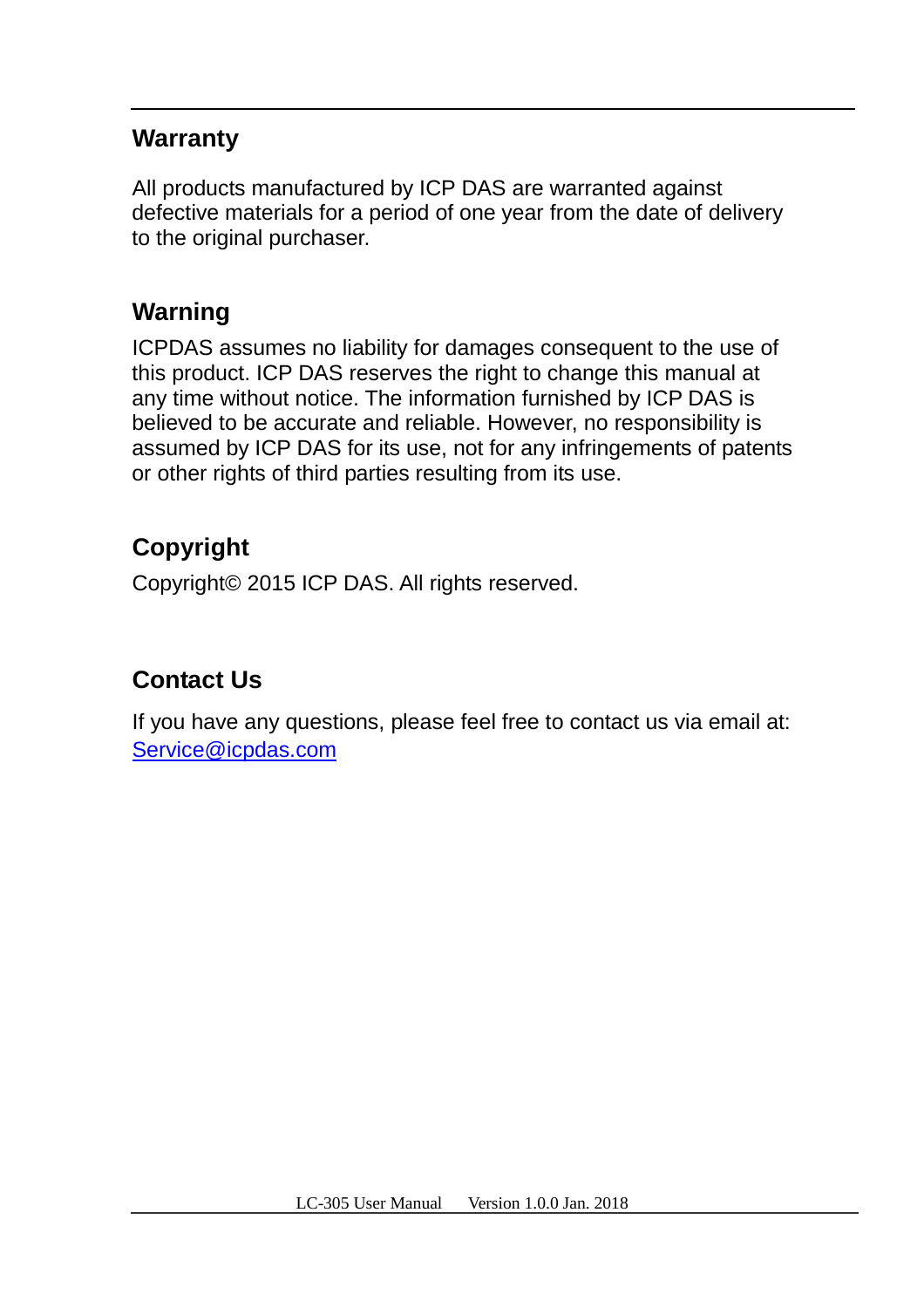## **Table of Contents**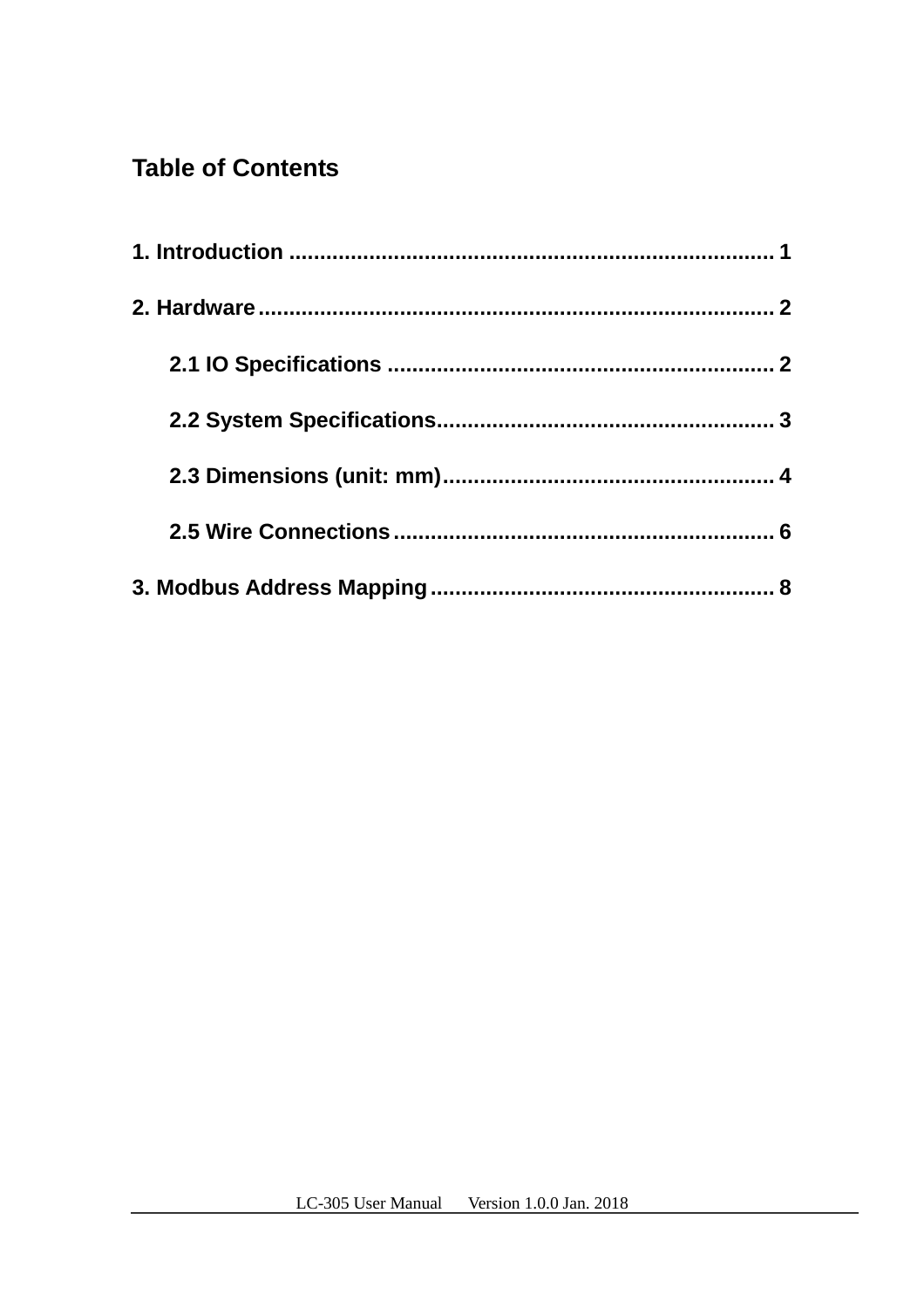## **1. Introduction**

The LC-305 is a 5-channel AC Load Current Measurement Module. LC-305 is fully RoHS-compliant and has qualification for 4 kV ESD protection and 2000 VDC intra-module isolation is also provided. When required, communication with the LC-305 is programmable based on the Modbus RTU protocol, and an added benefit is that different addresses can be set via hardware configuration. The module can measure the load current of each lamp to verify if the lamp is normal or failed; check if the bulb begins to fade and needs to be replaced; and see if there is carbon-buildup depositing on the relay contacts which may makes the relay become sticky.

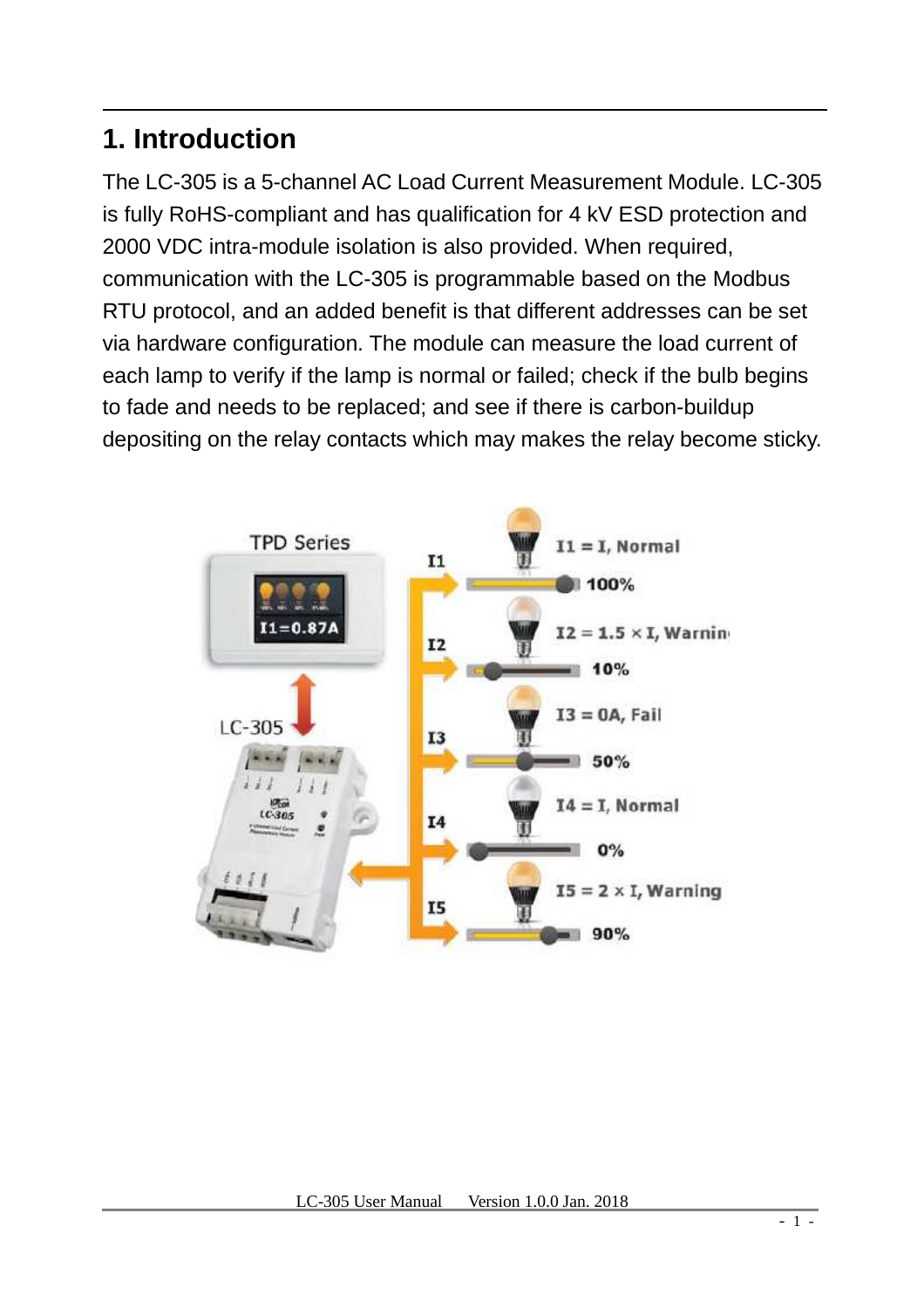#### **Characteristics**

- **5-channel AC Load Current Measurement**
- AC Current Input Ranges from 0 to 5 A
- Load Current Measurement Accuracy 3%
- Dual Watchdog
- Support DCON and Modbus RTU Protocol
- Wide Operating Temperature Range: -25 to +75°C
- **Tiny Form Factor with Easy Screw Mounting**

## **2. Hardware**

#### **2.1 IO Specifications**

| <b>Current Input</b>   |                                                               |  |
|------------------------|---------------------------------------------------------------|--|
| <b>Channels</b>        | 5                                                             |  |
| Wiring                 | Single-ended                                                  |  |
| <b>Input Current</b>   | $0$ to 5A                                                     |  |
| <b>Input Frequency</b> | $50/60$ Hz                                                    |  |
| Max. Load Current      | 10 A / Module COM point, MAX. Single Load Current 5 A at 25°C |  |
| Accuracy               | 3% of FSR                                                     |  |
| Data Update Rate       | 1 Second                                                      |  |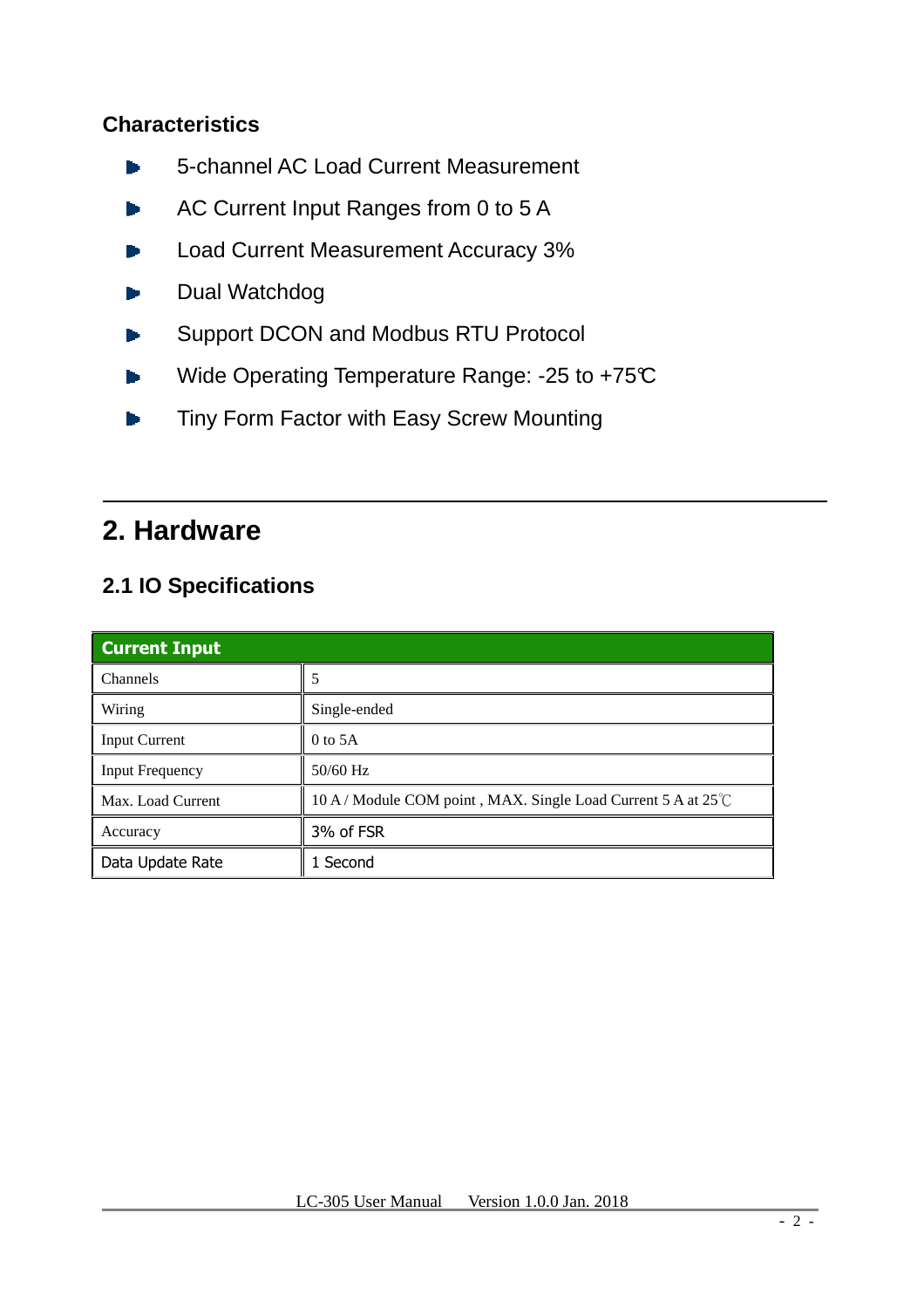## **2.2 System Specifications**

| <b>Communication</b>               |                                     |  |  |  |
|------------------------------------|-------------------------------------|--|--|--|
| Interface                          | <b>RS-485</b>                       |  |  |  |
| Data Format                        | N,8,1 / O,8,1 / E,8,1 / N,8,2       |  |  |  |
| <b>Baud Rate</b>                   | 1200 to 115200 bps                  |  |  |  |
| Protocol                           | Modbus RTU or DCON                  |  |  |  |
| Node Addresses                     | 96 to 127                           |  |  |  |
| <b>LED Indicators</b>              |                                     |  |  |  |
| Power                              | 1 LED as power indicator            |  |  |  |
| <b>EMS Protection</b>              |                                     |  |  |  |
| ESD (IEC 61000-4-2)                | ±4 kV contact for each terminal     |  |  |  |
|                                    | $±4$ kV for power and communication |  |  |  |
| EFT (IEC 61000-4-4)                | ±4 kV Air for Random Point          |  |  |  |
| <b>Power</b>                       |                                     |  |  |  |
| <b>Reverse Polarity Protection</b> | Yes                                 |  |  |  |
| Input Voltage Range                | $+10$ to $+30$ VDC                  |  |  |  |
| Consumption                        | 0.7 W Max.                          |  |  |  |
| <b>Mechanical</b>                  |                                     |  |  |  |
| Dimensions (L x W x H)             | 83 mm x 70 mm x 29 mm               |  |  |  |
| Installation                       | Screw Mounting / DIN Rail mount     |  |  |  |
| <b>Environment</b>                 |                                     |  |  |  |
| <b>Operating Temperature</b>       | $-25$ to $+75^{\circ}$ C            |  |  |  |
| Storage Temperature                | $-30$ to $+80$ °C                   |  |  |  |
| Humidity                           | 10 to 95% RH, Non-condensing        |  |  |  |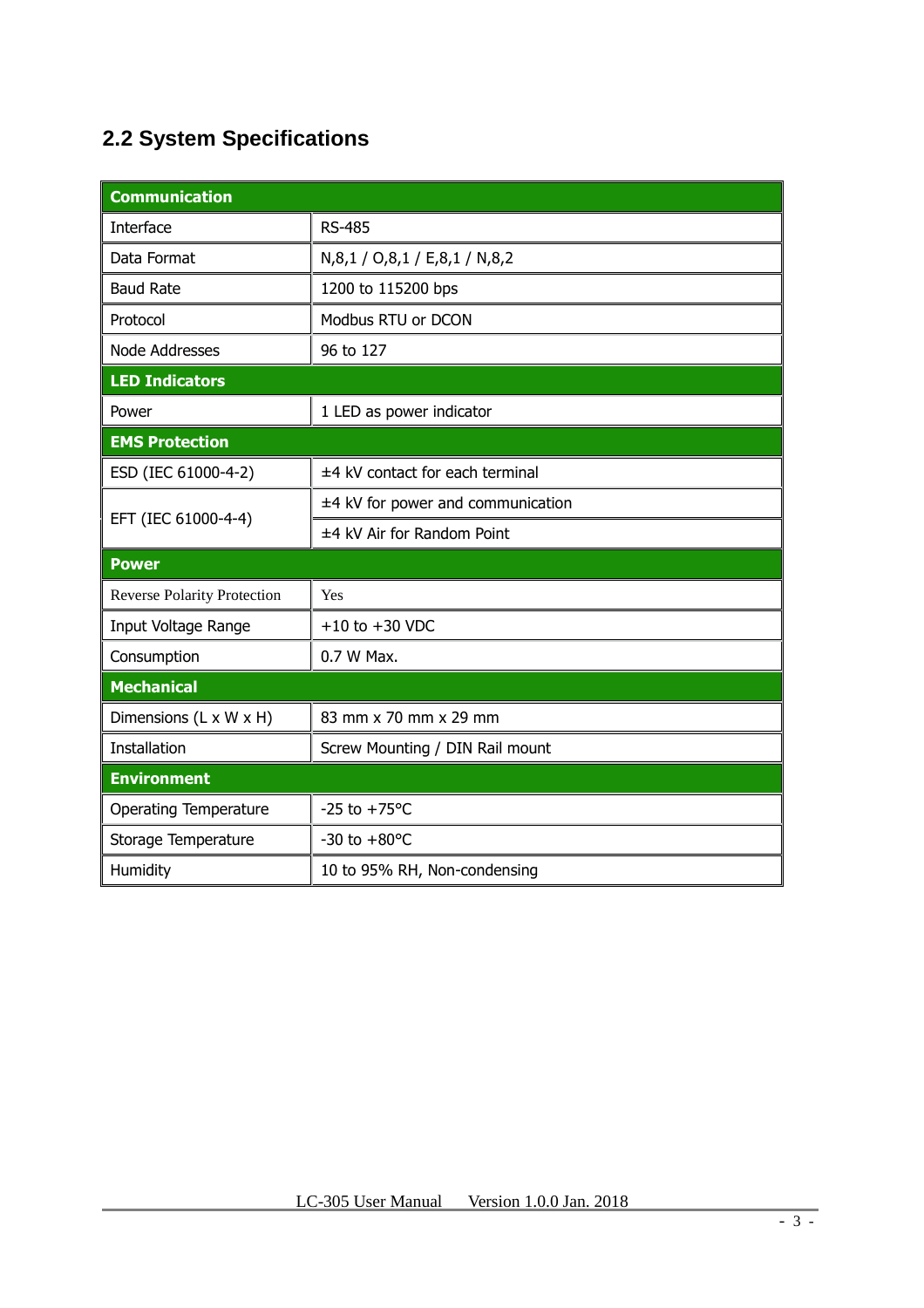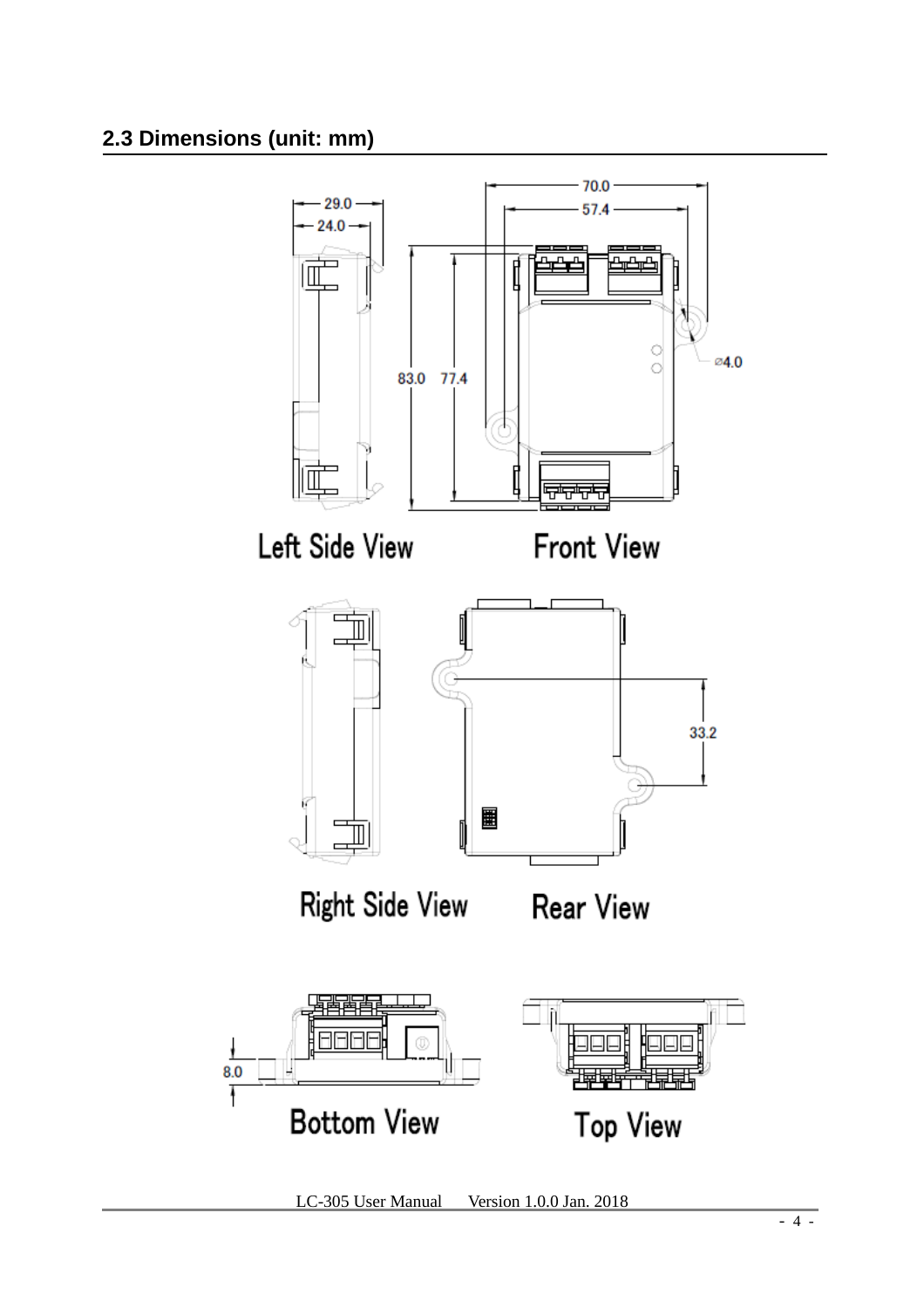### **2.4 Pin Assignments**

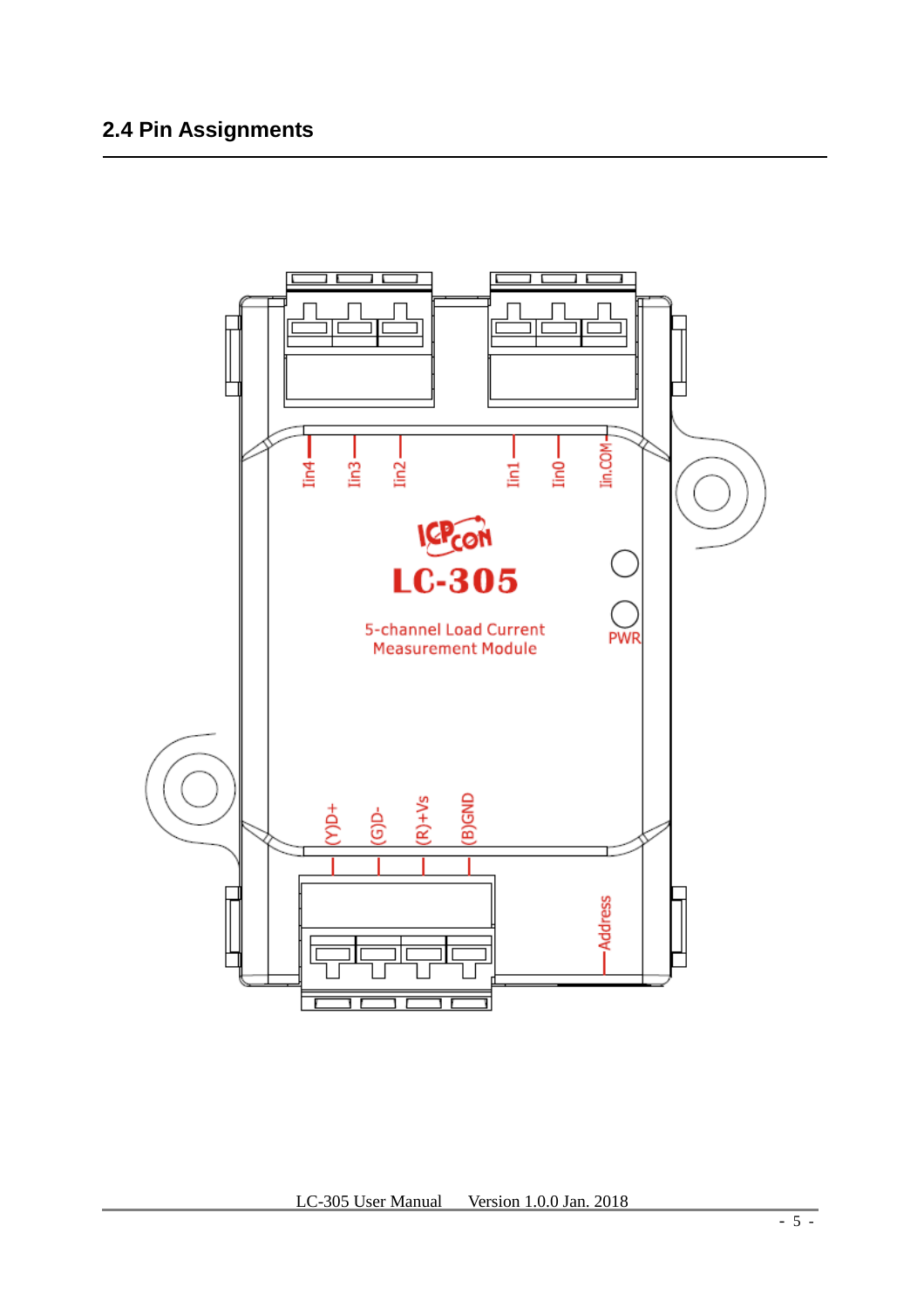#### **2.5 Wire Connections**



### **DIP Switch and Jumper Settings**



| <b>DIP Switch Description</b> |                 |            |                            |
|-------------------------------|-----------------|------------|----------------------------|
|                               |                 | <b>ON</b>  | <b>DCON Protocol</b>       |
|                               | SW <sub>1</sub> | <b>OFF</b> | <b>Modbus RTU Protocol</b> |
| ON DIP                        | SW <sub>2</sub> | <b>ON</b>  | Software Configuration     |
|                               |                 | <b>OFF</b> | Hardware Configuration     |
|                               | SW <sub>3</sub> | <b>ON</b>  | <b>High Node Address</b>   |
| 3<br>4<br>2                   |                 | <b>OFF</b> | <b>Low Node Address</b>    |
|                               | SW <sub>4</sub> | <b>ON</b>  | <b>INIT Mode</b>           |
|                               |                 | <b>OFF</b> | <b>Normal Mode</b>         |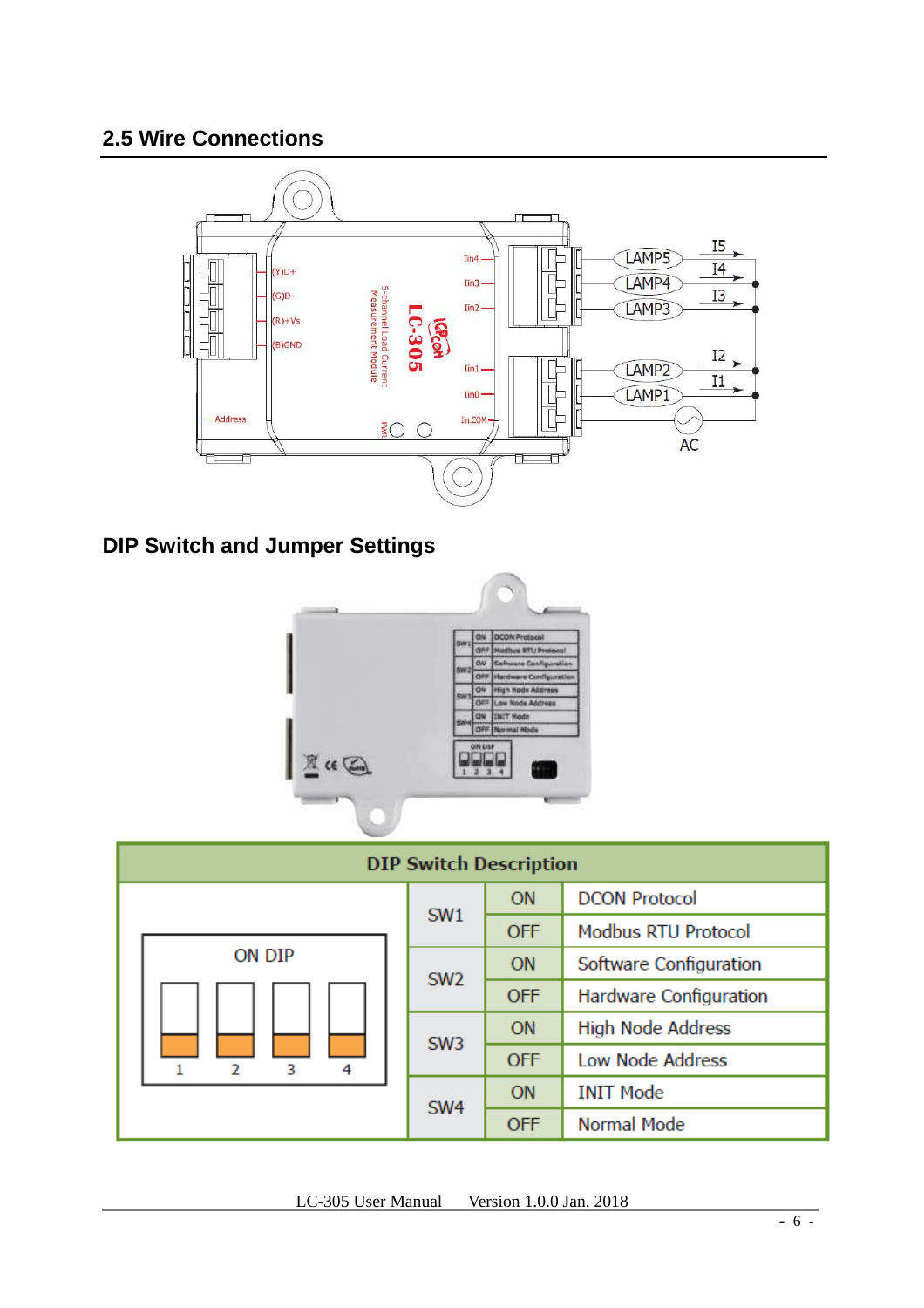Address Settings via Hardware Configuration